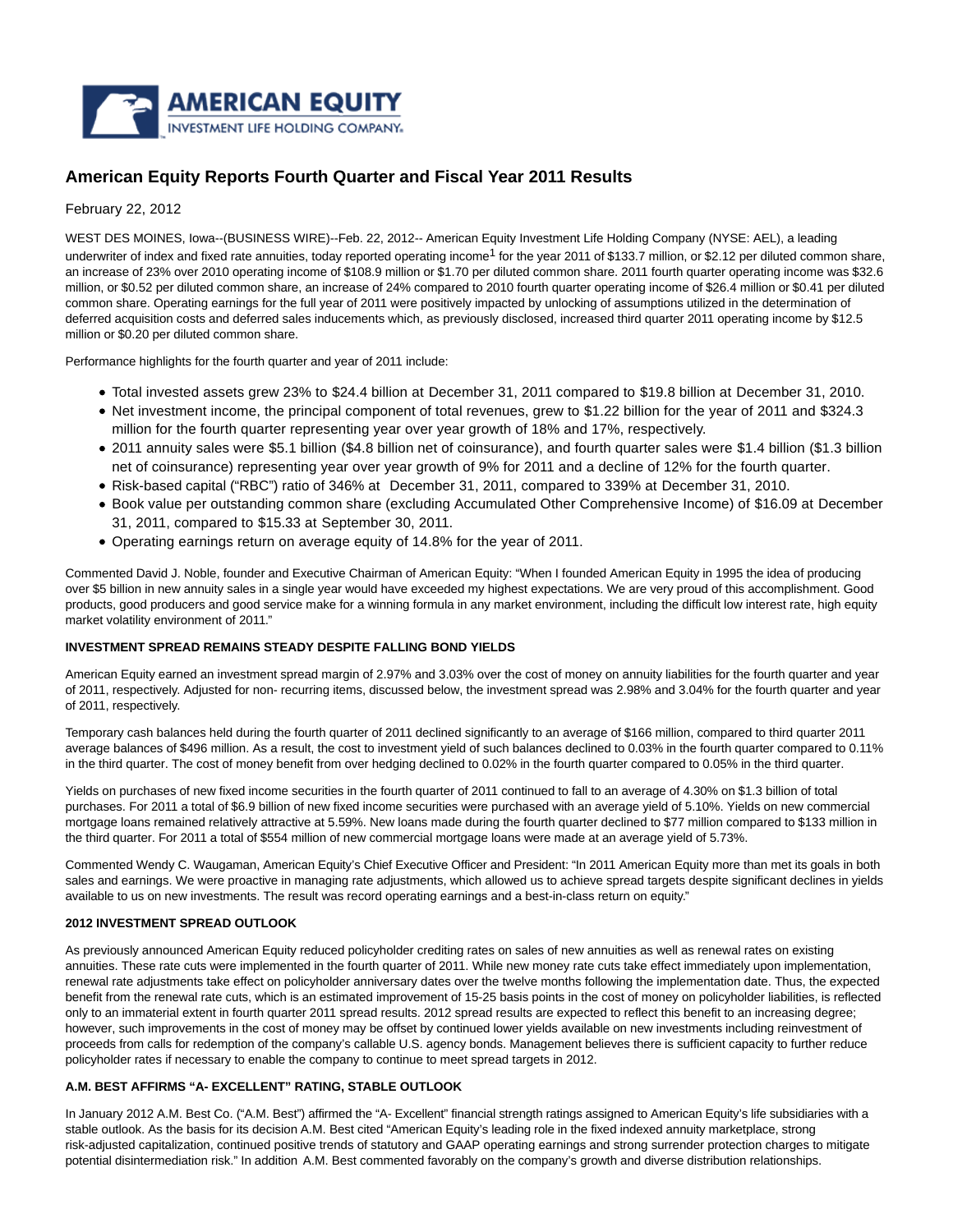#### **RETIREMENT OF \$46.3 MILLION OF 5.25% CONVERTIBLE SENIOR NOTES**

American Equity retired \$46.3 million of the remaining \$74.5 million principal amount outstanding on the company's 5.25% Senior Convertible Notes due 2024 on the first put date of December 15, 2011. This amount was paid from cash and cash equivalents held at the parent company for this purpose. The company's \$160 million line of credit remains undrawn and fully available. The retirement of debt helped reduce the company's adjusted debt to capital ratio to 22.3% at December 31, 2011 compared to 25.2% at September 30, 2011.

#### **CAUTION REGARDING FORWARD-LOOKING STATEMENTS**

This press release contains forward-looking statements within the meaning of The Private Securities Litigation Reform Act of 1995. Forward-looking statements relate to future operations, strategies, financial results or other developments, and are subject to assumptions, risks and uncertainties. Statements such as "guidance", "expect", "anticipate", "believe", "goal", "objective", "target", "may", "should", "estimate", "projects" or similar words as well as specific projections of future results qualify as forward-looking statements. Factors that may cause our actual results to differ materially from those contemplated by these forward looking statements can be found in the company's Form 10-K filed with the Securities and Exchange Commission. Forward-looking statements speak only as of the date the statement was made and the company undertakes no obligation to update such forward-looking statements. There can be no assurance that other factors not currently anticipated by the company will not materially and adversely affect our results of operations. Investors are cautioned not to place undue reliance on any forward-looking statements made by us or on our behalf.

## **CONFERENCE CALL**

American Equity will hold a conference call to discuss 2011 earnings on Thursday, February 23, 2012, at 9 a.m. CST. The conference call will be webcast live on the Internet. Investors and interested parties who wish to listen to the call on the Internet may do so at [www.american-equity.com.](http://cts.businesswire.com/ct/CT?id=smartlink&url=http%3A%2F%2Fwww.american-equity.com&esheet=50178670&lan=en-US&anchor=www.american-equity.com&index=1&md5=1ed4ccba2d04dbd000a95e22580733b6)

The call may also be accessed by telephone at 1-866-825-1709, passcode 39670014 (international callers, please dial 1-617-213-8060). An audio replay will be available via telephone through March 15, 2012 at 1-888-286-8010, passcode 59661466 (international callers will need to dial 1-617-801-6888).

## **ABOUT AMERICAN EQUITY**

American Equity Investment Life Holding Company, through its wholly-owned operating subsidiaries, is a full service underwriter of a broad line of fixed annuity and life insurance products, with a primary emphasis on the sale of index and fixed rate annuities. American Equity Investment Life Holding Company, a New York Stock Exchange Listed company (NYSE: AEL), is headquartered in West Des Moines, Iowa. For more information, visit [www.american-equity.com.](http://cts.businesswire.com/ct/CT?id=smartlink&url=http%3A%2F%2Fwww.american-equity.com&esheet=50178670&lan=en-US&anchor=www.american-equity.com&index=2&md5=61374386f4d3bfe7be0b642c66cb5b99)

 $1$  In addition to net income, American Equity has consistently utilized operating income, a non-GAAP financial measure commonly used in the life insurance industry, as an economic measure to evaluate its financial performance. See accompanying tables for reconciliations of net income to operating income and descriptions of reconciling items. See the Company's Annual Report on Form 10-K for a more complete discussion of the reconciling items and their impact on net income for the periods presented. Net income was \$49.7 million and \$86.2 million for the fourth quarter and full year of 2011, respectively, compared to \$9.0 million and \$42.9 million for the same periods in 2010.

## **American Equity Investment Life Holding Company**

|                                                                                                 | <b>Three Months Ended December</b><br>31, |  |                                               | <b>Year Ended December</b><br>31, |            |  |           |  |
|-------------------------------------------------------------------------------------------------|-------------------------------------------|--|-----------------------------------------------|-----------------------------------|------------|--|-----------|--|
|                                                                                                 | 2011                                      |  | 2010                                          |                                   | 2011       |  | 2010      |  |
|                                                                                                 |                                           |  | (Dollars in thousands, except per share data) |                                   |            |  |           |  |
| Revenues:                                                                                       |                                           |  |                                               |                                   |            |  |           |  |
| Traditional life and accident and health insurance premiums                                     | \$2,820                                   |  | \$2,871                                       |                                   | \$12,151   |  | \$11,982  |  |
| Annuity product charges                                                                         | 18.930                                    |  | 16,402                                        |                                   | 76,189     |  | 69,075    |  |
| Net investment income                                                                           | 324,272                                   |  | 277,876                                       |                                   | 1,218,780  |  | 1,036,106 |  |
| Change in fair value of derivatives                                                             | 92,269                                    |  | 201,604                                       |                                   | (114, 728) |  | 168,862   |  |
| Net realized gains on investments, excluding other than temporary impairment<br>("OTTI") losses | 698                                       |  | 1.462                                         |                                   | (18, 641)  |  | 23,726    |  |
| OTTI losses on investments:                                                                     |                                           |  |                                               |                                   |            |  |           |  |
| <b>Total OTTI losses</b>                                                                        | (9,834)                                   |  | (3, 197)                                      |                                   | (20, 180)  |  | (19.544)  |  |
| Portion of OTTI losses recognized in other comprehensive income                                 | (6, 451)                                  |  | (12, 639)                                     |                                   | (13,796)   |  | (4,323)   |  |
| Net OTTI losses recognized in operations                                                        | (16, 285)                                 |  | (15, 836)                                     |                                   | (33,976)   |  | (23, 867) |  |
| Loss on extinguishment of debt                                                                  |                                           |  |                                               |                                   |            |  | (292)     |  |
| <b>Total revenues</b>                                                                           | 422,704                                   |  | 484,379                                       |                                   | 1,139,775  |  | 1,285,592 |  |
| <b>Benefits and expenses:</b>                                                                   |                                           |  |                                               |                                   |            |  |           |  |
| Insurance policy benefits and change in future policy benefits                                  | 1,588                                     |  | 1,622                                         |                                   | 7,870      |  | 8,251     |  |
| Interest sensitive and index product benefits (b)                                               | 154,440                                   |  | 148,376                                       |                                   | 775,757    |  | 733,218   |  |
| Amortization of deferred sales inducements (c)                                                  | 48,889                                    |  | 38,357                                        |                                   | 71,781     |  | 59,873    |  |
| Change in fair value of embedded derivatives                                                    | 33,031                                    |  | 142,463                                       |                                   | (105, 194) |  | 130,950   |  |
| Interest expense on notes payable                                                               | 7,910                                     |  | 7,861                                         |                                   | 31,633     |  | 22,125    |  |
| Interest expense on subordinated debentures                                                     | 3,542                                     |  | 3,700                                         |                                   | 13,977     |  | 14,906    |  |
| Interest expense on amounts due under repurchase agreements                                     | 25                                        |  |                                               |                                   | 30         |  |           |  |
| Amortization of deferred policy acquisition costs (c)                                           | 78.323                                    |  | 62.408                                        |                                   | 143,478    |  | 136.388   |  |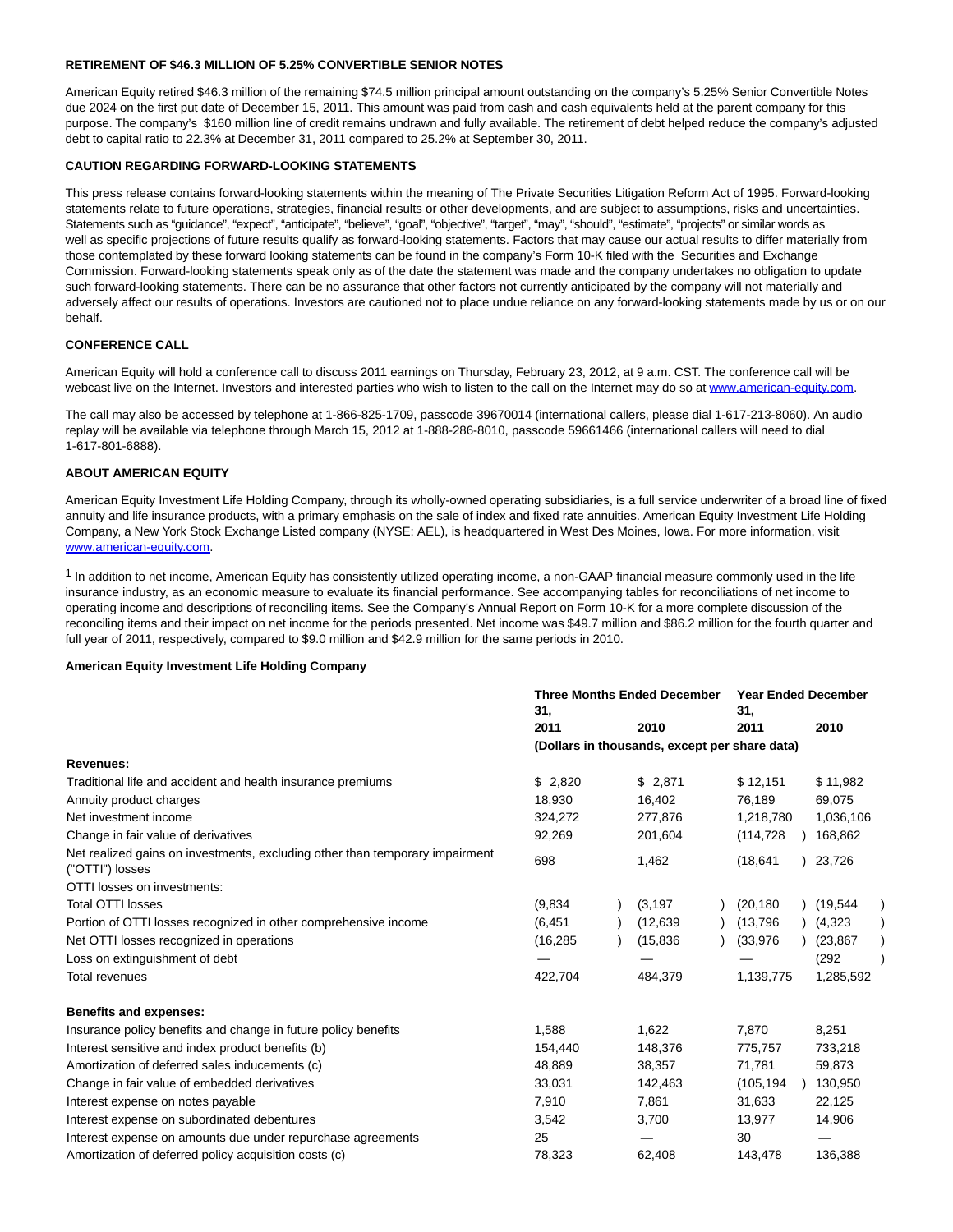| Other operating costs and expenses                                             | 17,518<br>65,715 |  | 67,529    |        | 114,615   |           |
|--------------------------------------------------------------------------------|------------------|--|-----------|--------|-----------|-----------|
| Total benefits and expenses                                                    | 345,266          |  | 470,502   |        | 1,006,861 | 1,220,326 |
| Income before income taxes                                                     | 77,438           |  | 13,877    |        | 132,914   | 65,266    |
| Income tax expense                                                             | 27,739           |  | 4,839     |        | 46,666    | 22,333    |
| Net income (b) (c)                                                             | 49,699<br>9,038  |  | 86,248    |        | 42,933    |           |
| Net realized gains (losses) and net OTTI losses on investments, net of offsets | 5,616            |  | 4,687     | 18,354 |           | 379       |
| Lawsuit settlement                                                             |                  |  | 27,297    |        |           | 27,297    |
| Convertible debt retirement, net of income taxes                               |                  |  |           |        |           | 171       |
| Net effect of derivatives and other index annuity, net of offsets              | (22, 713)        |  | (14, 628) |        | 29,051    | 38,167    |
| Operating income (a) (b) (d)                                                   | \$32,602         |  | \$26,394  |        | \$133,653 | \$108,947 |
| Earnings per common share (b) (c)                                              | \$0.83           |  | \$0.15    |        | \$1.45    | \$0.73    |
| Earnings per common share - assuming dilution (b) (c)                          | \$ 0.79          |  | \$0.14    |        | \$1.37    | \$0.68    |
| Operating income per common share (a) (b) (d)                                  | \$0.55           |  | \$0.45    |        | \$2.25    | \$1.86    |
| Operating income per common share - assuming dilution (a) (b) (d)              | \$0.52           |  | \$0.41    |        | \$2.12    | \$1.70    |
| Weighted average common shares outstanding (in thousands):                     |                  |  |           |        |           |           |
| Earnings per common share                                                      | 59,641           |  | 58,757    |        | 59,482    | 58,507    |
| Earnings per common share - assuming dilution                                  | 63,582           |  | 65,054    |        | 63,619    | 64,580    |

#### **Operating Income**

**Three months ended December 31, 2011 (Unaudited)**

|                                                                    |           | <b>Adjustments</b>                            |                        |                |  |
|--------------------------------------------------------------------|-----------|-----------------------------------------------|------------------------|----------------|--|
|                                                                    |           |                                               | <b>Derivatives and</b> |                |  |
|                                                                    |           |                                               | <b>Other Index</b>     | Operating      |  |
|                                                                    |           | As Reported (c) Realized Losses Annuity       |                        | Income (a) (d) |  |
|                                                                    |           | (Dollars in thousands, except per share data) |                        |                |  |
| <b>Revenues:</b>                                                   |           |                                               |                        |                |  |
| Traditional life and accident and health insurance premiums        | \$2,820   | \$                                            | \$                     | \$2,820        |  |
| Annuity product charges                                            | 18,930    |                                               |                        | 18,930         |  |
| Net investment income                                              | 324,272   |                                               |                        | 324,272        |  |
| Change in fair value of derivatives                                | 92,269    |                                               | (93, 544)              | (1, 275)       |  |
| Net realized losses on investments, excluding other than temporary |           |                                               |                        |                |  |
| impairment ("OTTI") losses                                         | 698       | (698)                                         |                        |                |  |
| Net OTTI losses recognized in operations                           | (16, 285) | 16,285                                        |                        |                |  |
| <b>Total revenues</b>                                              | 422,704   | 15,587                                        | (93, 544)              | 344,747        |  |
| <b>Benefits and expenses:</b>                                      |           |                                               |                        |                |  |
| Insurance policy benefits and change in future policy benefits     | 1,588     |                                               |                        | 1,588          |  |
| Interest sensitive and index product benefits                      | 154,440   |                                               |                        | 154,440        |  |
| Amortization of deferred sales inducements                         | 48,889    | 2,613                                         | (19, 981)              | 31,521         |  |
| Change in fair value of embedded derivatives                       | 33,031    |                                               | (9, 132)               | 23,899         |  |
| Interest expense on notes payable                                  | 7,910     |                                               |                        | 7,910          |  |
| Interest expense on subordinated debentures                        | 3,542     |                                               |                        | 3,542          |  |
| Interest expense on amounts due under repurchase agreements        | 25        |                                               |                        | 25             |  |
| Amortization of deferred policy acquisition costs                  | 78,323    | 4,253                                         | (29, 051)              | 53,525         |  |
| Other operating costs and expenses                                 | 17,518    |                                               |                        | 17,518         |  |
| Total benefits and expenses                                        | 345,266   | 6,866                                         | (58, 164)              | 293,968        |  |
| Income before income taxes                                         | 77,438    | 8,721                                         | (35, 380)              | 50,779         |  |
| Income tax expense                                                 | 27,739    | 3,105                                         | (12, 667)              | 18,177         |  |
| Net income                                                         | \$49,699  | \$5,616                                       | \$ (22,713)            | \$32,602       |  |
| Earnings per common share                                          | \$0.83    |                                               |                        | \$0.55         |  |
| Earnings per common share - assuming dilution                      | \$0.79    |                                               |                        | \$0.52         |  |

(a) In addition to net income, we have consistently utilized operating income, operating income per common share and operating income per common share - assuming dilution, non-GAAP financial measures commonly used in the life insurance industry, as economic measures to evaluate our financial performance. Operating income equals net income adjusted to eliminate the impact of net realized gains and losses on investments including net OTTI losses recognized in operations, fair value changes in derivatives and embedded derivatives, the settlement of a class action lawsuit and loss on extinguishment of debt. Because these items fluctuate from quarter to quarter in a manner unrelated to core operations, we believe measures excluding their impact are useful in analyzing operating trends. We believe the combined presentation and evaluation of operating income together